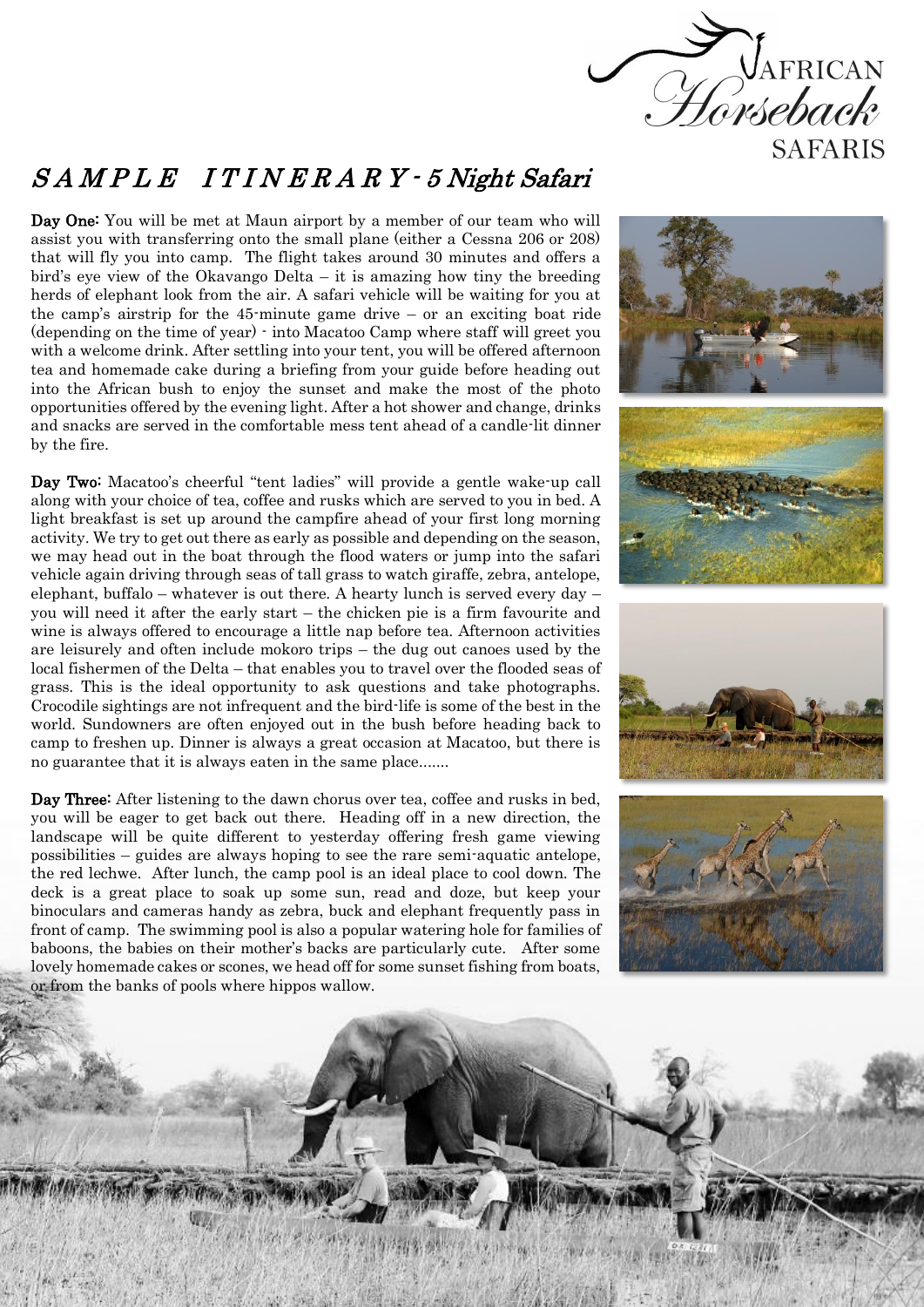

Day Four: This morning we head deeper into the heart of the delta, to unexplored corners. We pass high palm islands and great sweeping views of the Delta plains – are those anthills or giraffes in the distance? We reunite with the riding guests for an unexpected champagne breakfast under a large baobab tree to swap 'survivor' stories from the morning. By now, you will have settled into the wonderful rhythm of camp where great adventure, creature comforts and downtime are combined to provide a break. After tea and a gentle boat cruise you may find yourself at our fabulous tree house where you will have the option to spend the night out, sleeping high up in the tree canopy under the African night sky. From there, it is fascinating to watch and listen as the birds and animals prepare for night – by roosting, travelling or preparing to hunt. The barking of baboons and calling lions provide an unforgettable soundtrack to a night out under the stars. Your guides will stay too, providing great company and peace of mind – for many guests, this is a real highlight of a holiday to Macatoo.

Day Five: After waking up in the treetops, you are whizzed back to camp by vehicle for a shower and a change before further exploring the area. By now, you start to recognise the familiar shapes, sounds and smells of Africa as we walk through clouds of bushman hair grass, onto vast plains dotted with fig trees. You may pass giraffe along the way or shyer antelope who disappear into the depths of the mopane woodlands. On the way back to camp, we pass through deep reedy areas full of bird life including open-billed storks, squacco herons, slaty egrets, egyptian geese and many more before a hearty lunch with the option of a night drive, mokoro or boating trip for all. Don't suffer "choice panic" – there is plenty of time left to experience all the activities that Macatoo has to offer. As ever, dinner by the fire will be special. We are not anticipating anyone will want to be in bed too late after the previous night's tree house sleepover!

Day Six: The dawn call of the African Fish Eagle has, by now, become as familiar as the morning alarm at home. The delivery of tea or coffee in bed heralds the start of your last morning in camp and you will be anxious to make the most of your final day. We stay quite close to home, gliding through the waterways in the boat and admiring the vast open plains, home to blue wildebeest and Burchell's zebra. You'll try to take in as much as possible as we approach deep reedy areas full of bird life including open-billed storks, squacco herons, slaty egrets and egyptian geese. We will return to Macatoo along the myriad of waterways lined with large trees. There will be time to shower, change and pack before the game drive to the airstrip, carrying a picnic lunch to tide you over until your return to the real world. Don't worry, you can always come back – so many of guests do!